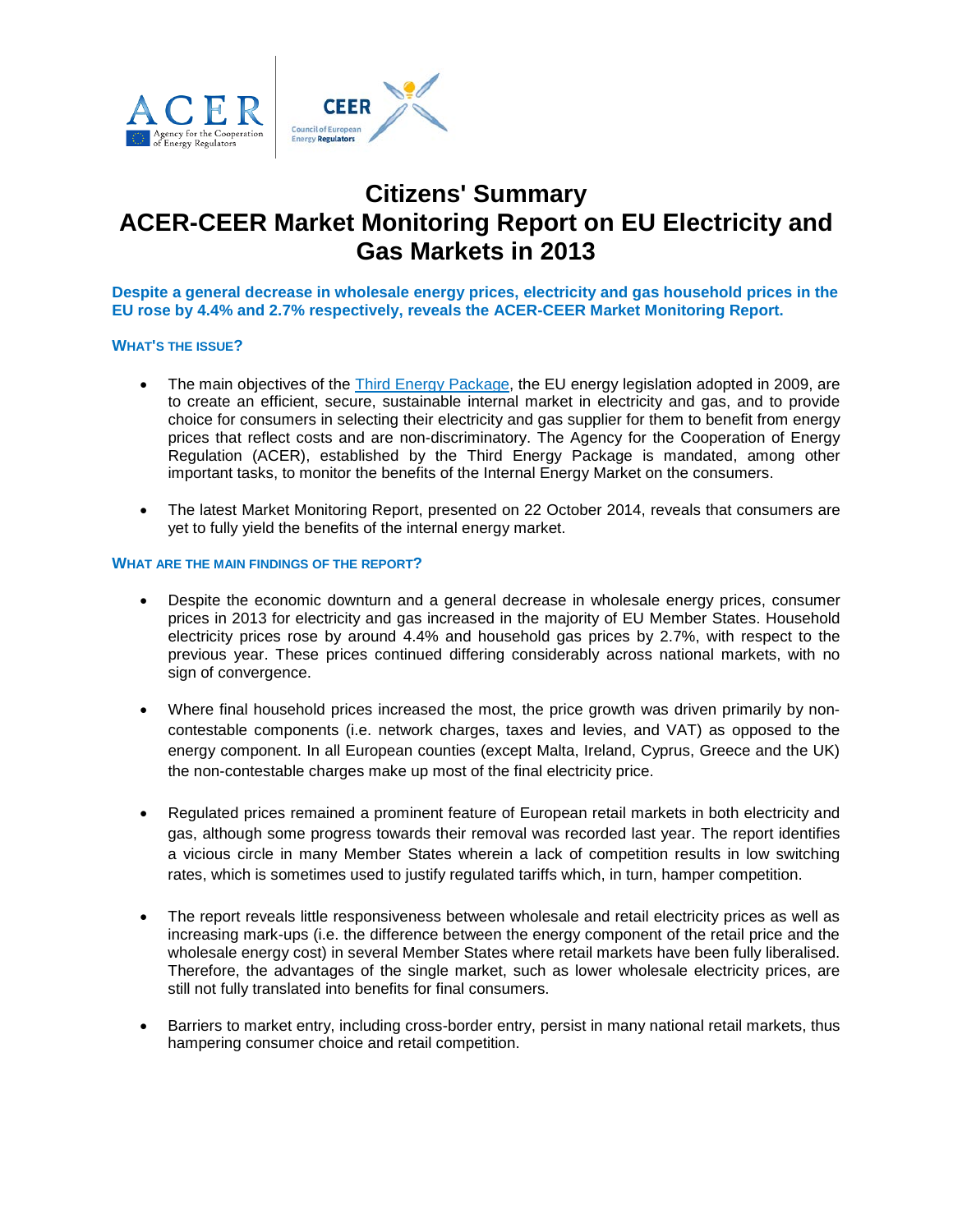

- The analysis of wholesale electricity markets shows that market coupling (merging trading activities from several power exchanges) has facilitated price convergence and electricity trading within the same day has made the integration of renewables into the market easier. The report also shows that additional savings from further market integration is expected. This includes additional 400 million euros per year of 'social welfare gain' when market coupling is fully implemented and substantial benefits (in the order of several hundred million euros per year) are achieved from the exchange of balancing services.
- Although the wholesale gas price convergence is improving, imperfect integration and retail market fragmentation throughout the EU have led to significant social welfare losses for European energy consumers, in the order of several billion euros in 2013 (gross of the cost of any required investment in new transmission or transportation infrastructure).

## **WHAT FINDINGS OF THIS REPORT ARE ESPECIALLY RELEVANT FOR CONSUMERS?**

Consumers are not fully benefiting from competition and energy market integration in EU. Opportunities for consumers to get a better deal by switching are available, yet consumers' inertia is present. Switching rates remain low and the majority of electricity and gas consumers do not actively participate in the market. They are not exercising choice among available suppliers, neither among different price and product offerings. This is mainly due to the existence of regulated prices, lack of awareness of switching opportunities, loyalty to incumbents and distrust of alternative offers and perceived complexity of the switching process.

#### **WHAT RECOMMENDATIONS ARE DRAWN?**

• Consumers must play their role by exercising their right to switch and thus place competitive pressure on suppliers to deliver best services at the best prices. National regulators should continue playing an active role in enforcing consumer rights and raising awareness about switching. A combination of transparent and reliable price comparison tools, better information on roles and responsibilities of distribution and supply companies and a simple and efficient process for switching supplier will contribute to improving switching rates. Regulators have committed to a series of concrete actions (see the [ACER Bridge to 2025 Conclusions Paper\)](http://www.acer.europa.eu/Events/Presentation-of-ACERs-Conclusions-Paper-Energy-Regulation-A-Bridge-to-2025/default.aspx) to protect and empower consumers to participate actively in energy markets.

## **WHY SHOULD THIS MATTER TO ME AS A CITIZEN?**

• As a citizen, by reading the results of the report, you can become more aware of the opportunities available through retail competition and supplier switching, obtain better deals and reduce your energy bills.

## **BACKGROUND TO THE MARKET MONITORING REPORT**

• One of the tasks of the Agency for the Cooperation of Energy Regulators (ACER), established as part of the Third Energy Package, is to monitor and analyse developments in the EU's gas and electricity markets. The results of this activity are presented every year in the annual Market Monitoring Report. [This year's ACER/CEER Market Monitoring Report](http://www.acer.europa.eu/Official_documents/Acts_of_the_Agency/Publication/ACER_Market_Monitoring_Report_2014.pdf) was, for the third time, produced jointly with the Council of European Energy Regulators (CEER) to provide as complete an analysis as possible of energy market developments. It is an independent report, based on data provided by National Regulatory Authorities for energy, the European Commission, and the European Networks of Transmission System Operators (ENTSOs) for electricity and gas, as well